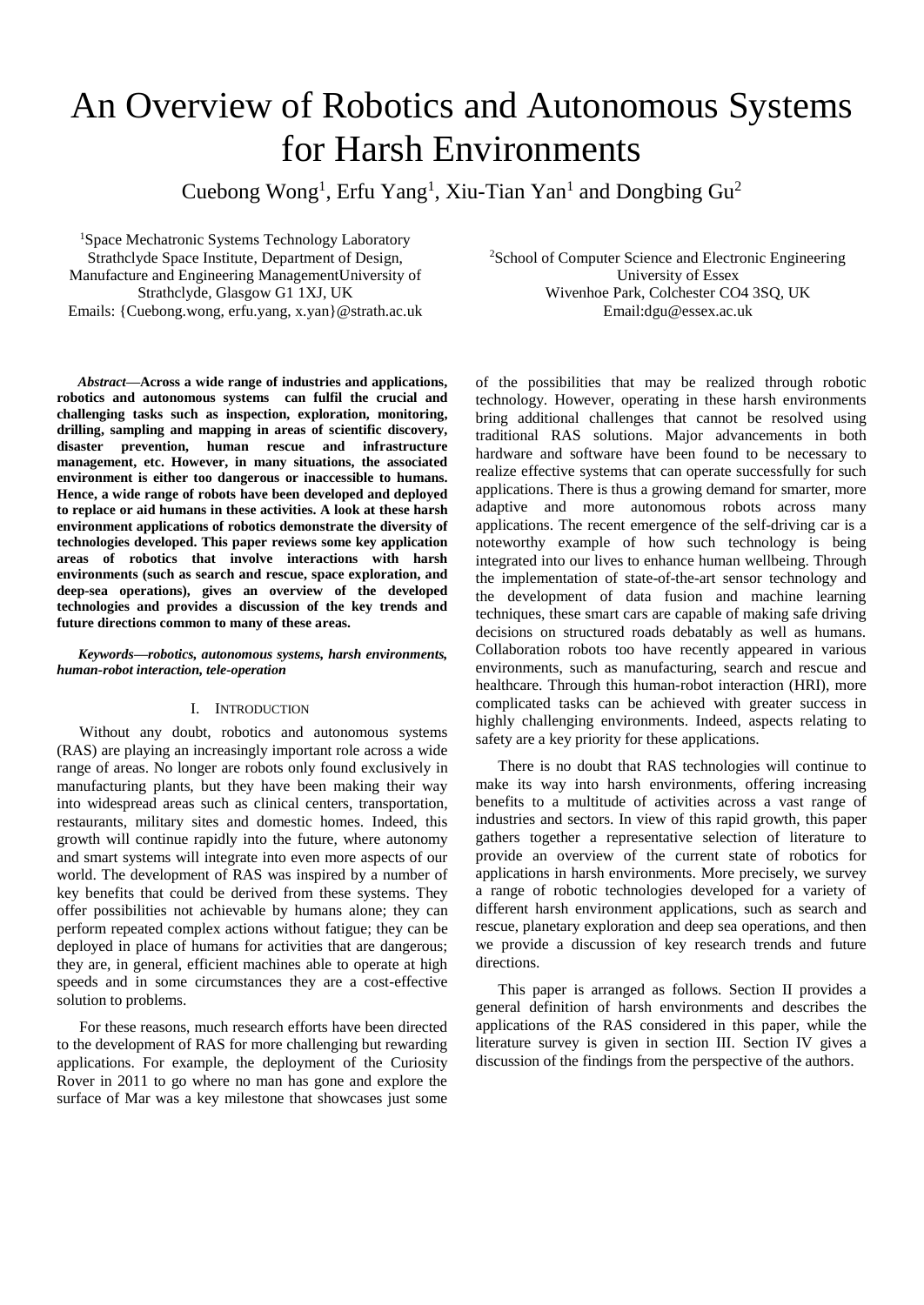## II. RESEARCH NEEDS AND CHALLENGES

In this paper, harsh environments are defined as those which are unknown, unstructured, dynamic, cluttered, hazardous and/or limited in resources (such as the availability of communications, GPS and visibility). Indeed, a wide range of application areas fall under this definition and are representative problems of challenging real-world applications of robotics. In this section, we discuss a number of robotic application areas where robots must operate in some form of harsh environment. These will be expanded upon in section III, where robots used in these areas are reviewed.

*Space robotics* is commonly associated to the interactions with harsh environments. Orbital, planetary and asteroid robotics must operate in a mostly unexplored environment subject to extreme temperatures, high levels of radiation, limited communications and lack of GPS, among many other difficulties. Surfaces on extraterrestrial bodies are also challenging to navigate due to the rocky and sandy nature of the terrain. Most (if not all) sustained damage are impossible to fix due to inaccessibility of space, and tele-operation is often inefficient as a result of the long distances between the operator and the robot (in cases where robots are deployed away from the operator). These are problems that are still currently being addressed despite several successes with the exploration of Mars through Curiosity and its predecessors [1].

We do not need to look as far as space, however, to encounter problems from harsh environments. Many industrial activities within the *energy sector* benefit from the deployment of robotic systems. For example, the decommissioning of large facilities, such as nuclear power plants, is much more suited to robots due to the danger posed by residual radiation to human personnel. Similarly, the aspects of safety are key drivers for the deployment of robotic systems in the oil and gas industry. Past disasters such as the oil spill in the Gulf of Mexico have taught the importance of early detection of faults in offshore infrastructure that are hard to access without the use of mobile robots. Robots are therefore required to access small pipe-like areas often filled with fluids. The harshness of the environment is further elevated by the potentially explosive atmospheres commonly found at oil and gas sites.

Likewise, *deep-sea operations* are another application area which benefits greatly from the development of RAS. To date, most of these activities have been performed with human divers, which is both a costly and high-risk solution. The deployment of underwater vehicles enables the more efficient completion of tasks while minimizing danger to human workers. However, deep-sea conditions vary drastically over time; currents cause robots to drift and the presence of water blocks the availability of GPS signals. Hence localization is a difficult problem to solve for deep-sea applications. Furthermore, maneuvering in water cannot be achieved with simple wheel mechanisms and the risk of water damage must be considered as well.

In *search and rescue* applications, robots are required to work efficiently in environments with unknown and varying

topological landscapes. Here, robots play critical roles to support rescue activities, such as mapping the environment, monitoring the local environmental parameters to assess the safety conditions and searching for survivors in areas that are dangerous or inaccessible to human rescue teams. These are highly complex tasks due to the difficulty of traversing local (possibly damaged) terrain, low visibility, interruptions to communications and information transmission lag. The conditions in which robots must operate in can vary significantly depending on whether it is deployed indoors or outdoors. For example, robots used to assist firefighters in indoor firefighting must be capable of navigating through cluttered and confined environments while working collaboratively with human team members [2]. For search and rescue in outdoor environments, localization, mapping and target identification becomes much more complex due to the vast scale of the environment in which the robot operates. These are challenging problems given the constraints on limited onboard resources for mobile robotic systems.

*Polar exploration* is another area in which the navigation of mobile robots is challenging but necessary. The exploration of Polar Regions (including polar ice sheets and glaciers) are important to scientific research. For example, data gathered from these regions enable scientists to better understand how the world works, as well as forecasting key trends such as weather and climate changes. Yet, much of these regions are unreachable for humans due to their extreme environmental conditions. Even for robotic systems, it is a challenge to navigate the uneven, icy and snowy surfaces with very few features that can be used as reference landmarks for the robot.

Perhaps less commonly associated with harsh environments are robots used in the *medical field*. Surgical in-vivo robots offer assistance to many surgical tasks and provide valuable visual feedback of internal parts of the body to both on-site and remote surgeons. The benefits provided by the use of these robots greatly enhance the development of minimally invasive surgery, which has become increasingly popular due to associated faster recovery times and smaller incisions required. But the human body itself is a harsh environment for such robots, where spaces are highly confined and surrounding tissues are delicate. Furthermore, these spaces are complex in form and therefore pose a certain level of difficulty for navigating robots through.

While we have not exhaustively described or listed all types of harsh environments in which RAS technologies can be applied to, we can begin to identify a number of commonalities and traits across the aforementioned types of harsh environments. Certainly, many harsh environments share similar properties that can be resolved using techniques already developed for another application.

## III. KEY TECHNOLOGY DEVELOPMENT REVIEW

## *A. Oil and Gas*

Within the oil and gas industry, robotic systems have begun to appear more commonly both in onshore and offshore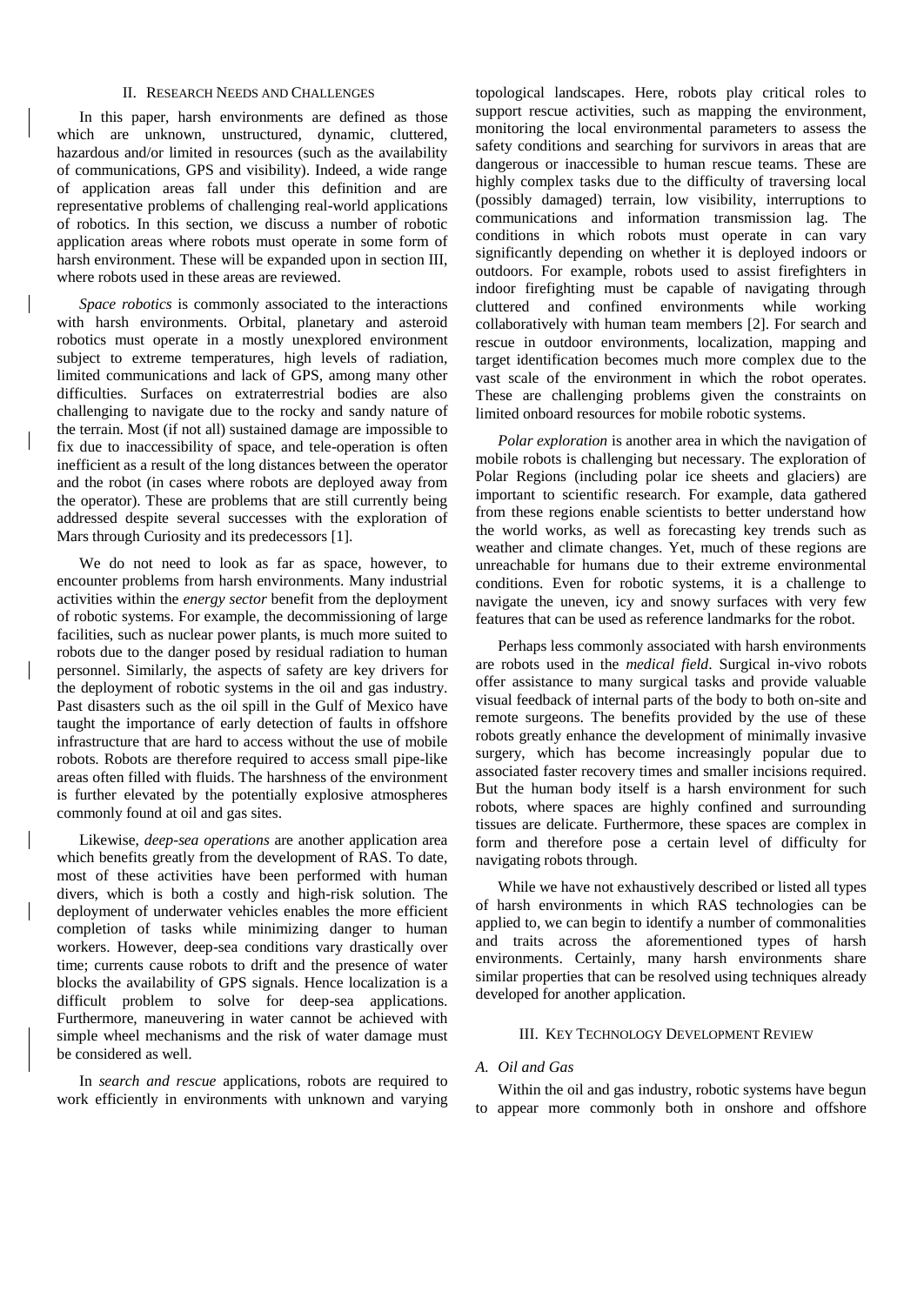applications for numerous reasons. Among these, health, safety and environment concerns are the key drivers for the deployment of RAS technologies in this field. As easily accessible oil and gas reservoirs are becoming rapidly depleted, it has become necessary to extract such resources from more remote and harsher environments to meet the growing global demand for fossil fuels. Onshore, these sites may be located in arctic or hot desert environments with extreme temperatures and severe weather conditions, while offshore rigs stretch down into the deep sea. With the integrity of infrastructure being a key concern due to the scale of damages that may be caused from failures, regular inspection of these structures are a necessity. Sending humans to perform these inspections directly is expensive and poses a serious risk to their health and safety. Hence there are many opportunities for robotic applications in the oil and gas industry.

RAS technologies developed for oil and gas facilities come in multiple forms. Mobile robots are used to perform a broad range of activities, such as tank inspection, pipeline inspection, monitoring and surveillance, valve/lever operation and maintenance. In [3] a mobile robot was developed to perform a number of routine tasks at a refinery which otherwise would have been performed by humans. Instead, a human operator assumes a supervisory role, providing the robot with individual commands in teleoperation mode, or high-level task goals for semi-autonomous navigation mode. In the latter case, the robot handles all low-level commands such as path planning, collision avoidance and localization while the human operator is responsible for cognitive decision-making. This robot (and those similar to it [4]) is equipped with a manipulator, gas detectors, acoustic sensors, thermal imaging and video cameras, which enables it to perform a flexible range of tasks. This is particularly essential for handling unforeseen emergencies that require high level of adaptability to various scenarios.

In [5], the authors presented a review of in-pipe inspection robots (IPIRs) used to detect cracks, corrosion and other types of defects which can lead to pipe failure. These robots, equipped with non-destructive testing (NDT)-based sensors (such as eddy current and magnetic flux leakage probes etc.) are inserted internally into pipelines and propelled along the pipeline network. These robots can be further classified by their means of propulsion. For example, there are wheel-based, legged, screw-based, snake and pipeline inspection gauge type IPIRs. IPIRs may be manually-operated, semi-autonomous (requiring human input for decision making) and fully autonomous (requiring no external commands from the operator). However, due to the unproven reliability of fully autonomous operation, semi-autonomous control is still the preferred mode of operation. These robots are usually powered by a tether cable that leads out of the pipelines, which also carries data transmission and control signals to and from an operator system. This can impose certain restrictions to the robot due to additional friction forces and twisting of the cable. Hence tether-less robots have also recently been proposed ([6]). The development of tether-less IPIR is an ongoing challenge as

a robust means of wireless power must be provided through the walls of the pipeline, and the limited internal space of the navigation space restricts resources available on-board the system.

Other technologies have also been deployed for the monitoring of pipeline integrity. In particular, wireless sensor networks (WSNs) [7] are a cost-effective and reliable way of detecting build-up of sand, pipe damage and fluid leakage, as well as acting as an anti-theft system. Originally these sensors were installed with wired connections. However, wires are prone to damage that would subsequently cause a break in the network. An alternative to this is the installation of batteries to these sensor networks to act as failsafe power in the event of broken wired connections. Truly wireless solutions which do not consist of any wiring across sensors rely on a sleep-wake cycle to conserve energy, whereby sensors are active for a few seconds before switching to an idle state for up to several minutes. Expanding on the idea of WSNs are robotic sensor networks. Here, wireless sensor nodes are carried by in-pipe robots and communicate with evenly spaced relay nodes across the pipeline infrastructure. These relay nodes relay information back to a single base station. Such a method enables more accurate and adaptable inspection strategies. Furthermore, the self-localization of the in-pipe robots are enhanced by relay nodes, which acts as beacons along the pipeline [8].

In [9], a tactile exploration method to mapping pipelines and similar structures is presented, which solely uses a manipulator with joint encoders mounted on a remotely operated underwater vehicle (ROV). With the ROV anchored onto pipelines, contact is maintained between the tip of the manipulator and the surface of interest, thus allowing the joint encoders to provide sufficient information to map its form in harsh situations where other sensors are inappropriate. For example, during severe leakages, escaping fluids obscure the vision of cameras, while high turbulence and mixture of fluids significantly impair the reliability of laser and sonar sensors. The authors' experimental results demonstrated the feasibility and robustness of this approach under various harsh environment conditions through simulated experiments.

Further inspection applications of RAS in oil and gas include the deployment of wall-climbing robots for tank inspection. Mostly used in teleoperation mode, these robots rely upon magnetism, vacuum suction or external attachment devices to grip onto the walls of tanks. Locomotion is achieved through a variety of means, such as wheels, legs or tracks, and continuous inspection is performed using on-board NDT sensors (such as visual cameras, ultrasonic sensors and acoustics) [5]. In cases where structures possess thin walls that are insufficient in strength to support heavy robots, a mother and child architecture has been proposed [10]. The "mother" robot, which provides adhesion and locomotion equipment, attaches onto stronger support structures such as a track or rail. The child robot, often a physically extended inspection device, then performs the inspection on the walls of the tank. Alternatively, unmanned aerial vehicles (UAVs) such as drones may also be used to perform inspection of tanks, as well as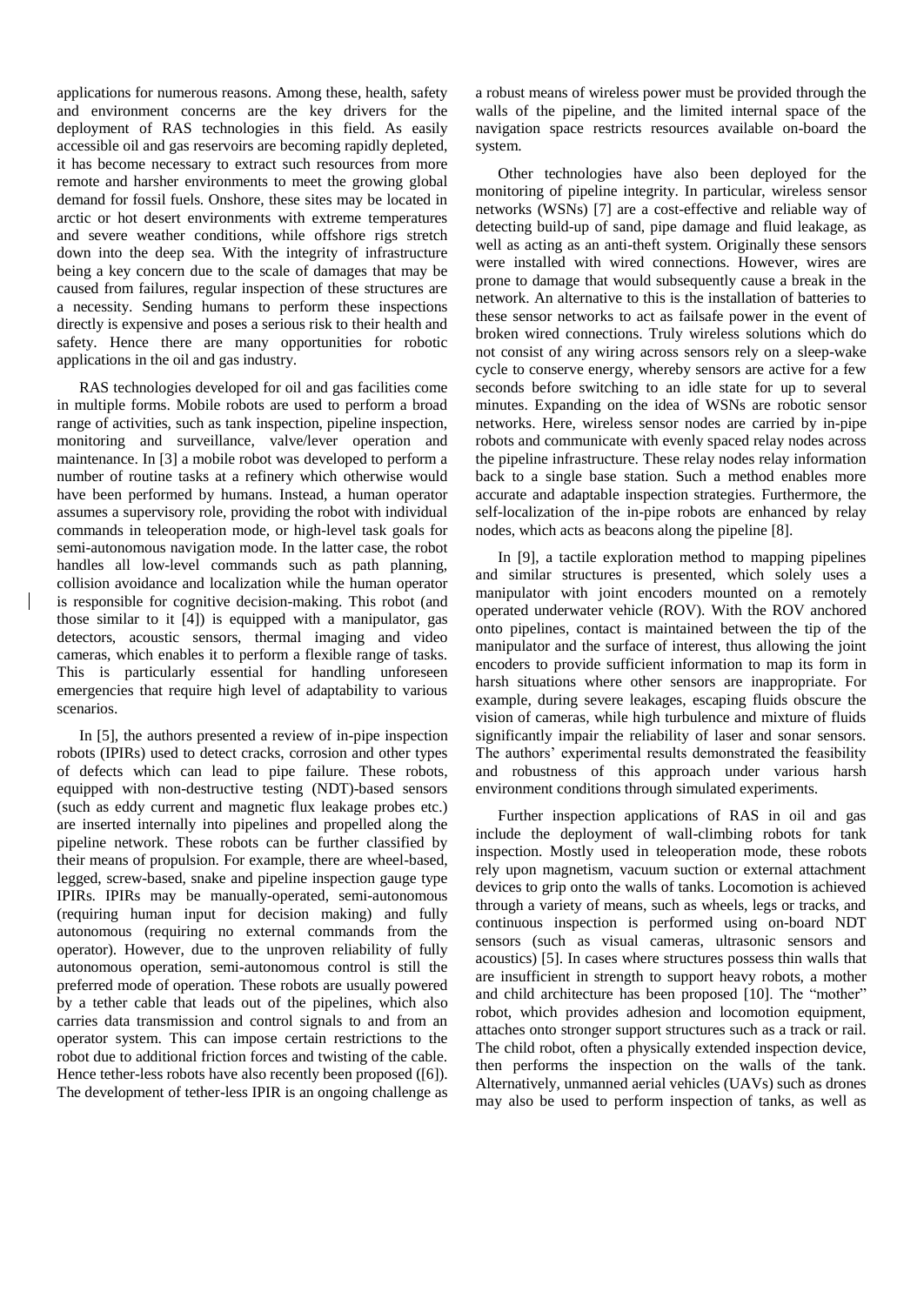pipelines and refineries as a whole ([11], [12]). These robots are either manually controlled or flown in semi-autonomous mode, with an operator providing high level commands from a ground control station. As such, these systems rely heavily upon robust flight control techniques consisting of dead reckoning, inertial navigation, data fusion and tracking control aspects. Furthermore, UAVs may also be deployed for the exploration of oil and gas fields located in more remote and harsh environments not suitable for human exploration. Hence, much developmental work has been devoted to multi-UAV systems, where several robots must be coordinated flawlessly to cover a larger area more efficiently.

#### *B. Underwater/Deep Sea Robotics*

The applications of RAS technologies for underwater and deep sea activities are vast. One such application is the use of ROVs to replace divers for archaeological surveying. In [13], a method for using an ROV with multiple sensors and platforms for deep sea archaeological discovery was presented. This is a challenging task both in terms of controlling the ROV (due to depth and currents, as well as the dependence on a supporting surface vessel) and in terms of the identification and recording of archaeological specimens. The authors of the paper discuss how data obtained from one sensor may be used to plan subsequent tasks with other sensors such that an overall better resolution dataset may be obtained from the consolidation of information from multiple sensors. These sensors include optical-based devices such as light detection and ranging (LiDAR) and visual cameras, and acoustic sensors.

Similarly, ROVs have also been deployed for exploration activities in ice-covered waters. A preliminary survey of underwater robotic vehicles for under-ice operations was presented in [14], where various tested systems designed for both static ice and moving sea ice conditions were discussed. These systems were classified as tethered, untethered, hybridtethered (where the tethering cable is intended only for the transmission of information and supplies no power to the ROV), or glider (which uses a buoyancy engine and horizontal wings for propulsion). With the absence of GPS signals in these waters, localization of the robot was achieved by the use of acoustic beacons fixed onto ice along the intended path of the vehicle. An interesting discussion in this paper was the comparison between ship-based and through-ice methods of deploying ROVs into the waters. While deployment from a ship is dependent upon weather and ice conditions, through-ice deployment requires additional effort in the form of drilling/melting ice. Other example applications of ROV deployment include dam inspection (tethered onto a boat and fixed to the walls of the dam) [15] and long-term deep sea observation through the use of an underwater docking station for wireless charging [16].

The authors in [17] presented a maritime platform for search and rescue, which was submitted to the euRathlon 2015 competition. Here an unmanned surface vessel, ROAZ, was used cooperatively with a Mares autonomous underwater vehicle (AUV) to provide enhanced perception capabilities for

both small and large scale rescue activities. The ROAZ system carried functionalities such as computer navigation and control, RADAR, thermographic and visible spectrum camera sensing, and autonomous mission control. It also provided the necessary resources for processing sensor data from the Mares vehicle. The AUV was primarily deployed for remote monitoring, survey and modelling tasks, and was propelled using two forward and two vertical thrusters. Collaboratively, this multirobot system was able to perform tasks such as underwater valve actuation, target detection, and underwater search, survey and mapping.

Most recently, other configurations of robotic systems have been developed for harsh underwater environments. For example, Tanaka et al. presented an underwater robot inspired by the concept of a quadcopter [18]. By using four rotor thrusters to counteract buoyancy forces, underwater flight control could be achieved. This is particularly useful for applications where the position of a robot must be fixed within harsh underwater environments. The four thrusters enable the robot to resist disturbances so that fixed point observations may be achieved. In Spring 2016, Ocean One, a humanoid robot with human-like manipulation skills, had also been successfully deployed for underwater discovery activities [19]. This robot possessed a higher level of intelligence as compared to traditional ROV systems and could operate with high levels of autonomy. Its human-like features further opened up the possibilities of HRI in underwater operations, and was connected to a human operator on the surface who could take over for high level guidance when needed. Communications and recharging on Ocean One's on-board battery was achieved through a tethered relay station, thus allowing multiple robots to operate at any time. This work was a clear demonstration of the advances made in RAS technology and encapsulates concepts of HRI and multi-robot systems.

## *C. Space Exploration*

Outer space is undoubtedly the most vast, unreachable and harsh environment for humans to explore. The use of RAS technologies is therefore essential to space exploration and scientific discovery. Achievements in this field can be broadly divided into three classes: orbital robotics, asteroid robotics and planetary robotics [20]. Orbital robotics typically consist of free-flying robots for purposes such as assembly of space structures, space debris rescue, unmanned orbital operations and routine satellite maintenance and servicing tasks. To achieve these goals, the robot must possess retrieval and docking functionalities typically provided by at least one manipulator arm. For the development of asteroid robotics, a major challenge is introduced by the micro-gravity environment. Locomotion becomes a more complicated task as there is insufficient wheel traction to permit the use of basic wheel-based locomotion designs. Existing solutions to this problem include the use of an internal flywheel to create a hopping and tumbling motion across the surface; wheels attached to swingable struts to provide the required traction; and articulated robots that grasp and walk across the surface (inspired by the concept of rock climbing). Often asteroid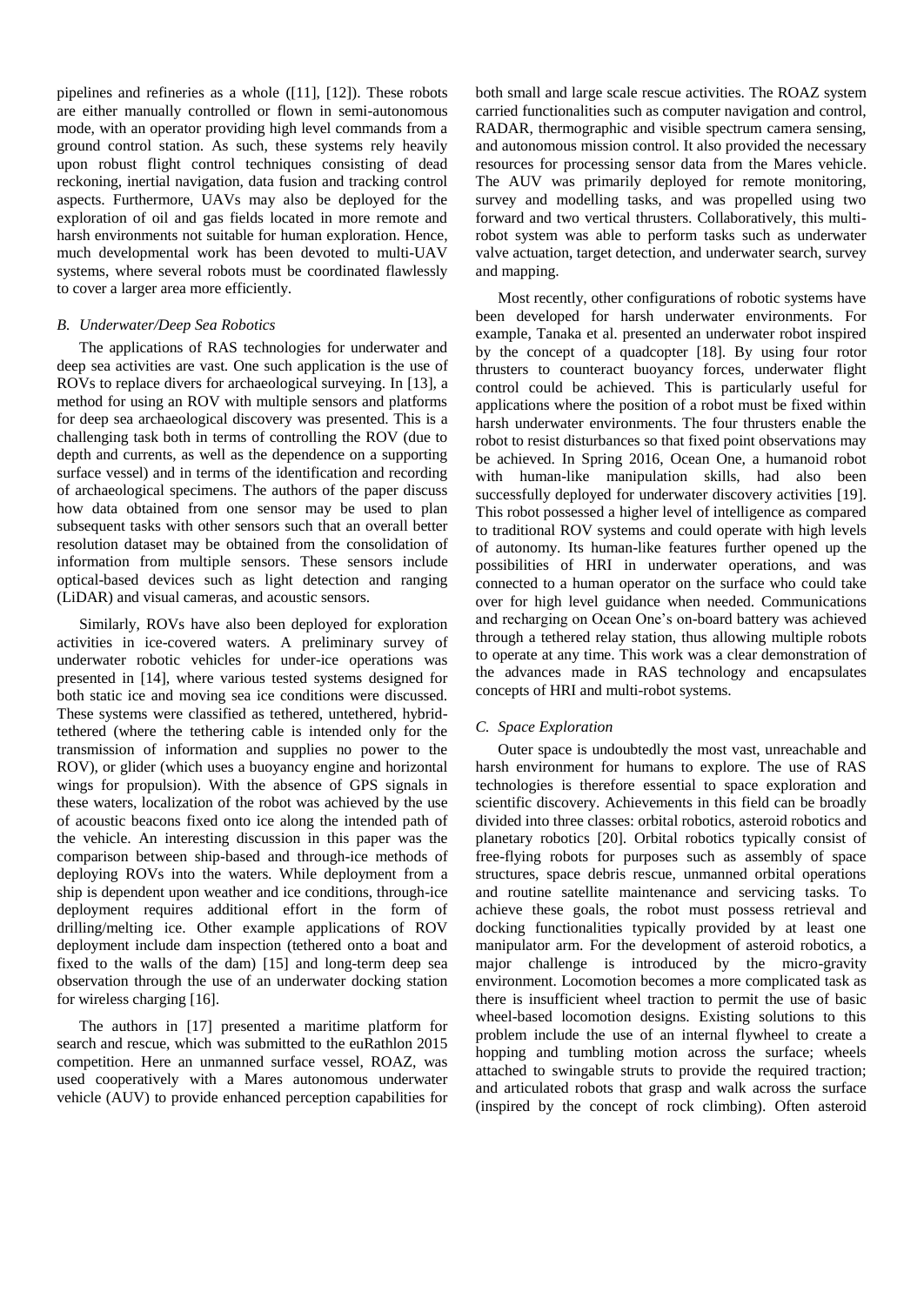robots are required to collect samples from these extraterrestrial bodies. For example, [21] reviewed robotic mining concepts for outer space, where RAS technology was used to harvest valuable resources available only in extraterrestrial surfaces.

A number of planetary robots have been deployed to Mars with notable success. These systems are tasked objectives such as sampling local soil and rocks, mapping the environment, capturing images of key landmarks, and monitoring local environment conditions. The Curiosity rover system is the most current rover in operation on Mars, and has a number of notable features to enable it to traverse the challenging Martian terrain. Its *rocker-bogie* suspension system consists of six wheels arranged in such a way that enables a rocking motion between the front and back wheels. This design provides the platform with greater ability to traverse through uneven surfaces [1]. Furthermore, three primary modes of navigation were designed into the rover to enable effective navigation of difficult terrain. In *blind-drive*, human operators on Earth identify safe paths and send drive commands to the rover, thus requiring the lowest level of autonomy. In *hazard avoidance*  mode, the rover autonomously chooses a path to follow such that hazards may be avoided, and is achieved through the use of images captured from body-mounted cameras. Finally, in *visual odometry* mode, the rover stops periodically to check for slippage by processing information from mast-mounted cameras. This mode may be used together with hazard avoidance at the expense of very low traversal speeds [22]. Indeed, it is evident that there exist serious drawbacks to both teleoperation-based and autonomous modes of navigation. The efficiency of blind-drive mode is hindered by the very long communication distances between human operator and the system, while autonomous navigation modes are slow due to the need to check for hazards and slippage frequently.

Recent attempts have been made to develop more effective solutions for planetary exploration. In [23], authors propose an enhanced system based on existing rover designs for planetary exploration. The proposed rover adopts the same rocker-bogie suspension mechanism from the Curiosity rover and additionally incorporates a mechanical arm and a humanoid robot carried onboard. These features provide the system with human-like investigation skills and extend the functionalities of the rover greatly. Robotic swarms have also been proposed for large-scale exploration [24]. These solutions revolve around the concept of a team of robots that work cooperatively to explore an environment, but acts as a single entity aiming to accomplish a common goal. This quickly introduces another kind of challenge: the coordination of multiple robots within an uncertain and unsafe environment. The authors in [25] discussed the benefits and challenges of multi-robot coordination from the perspective of planetary exploration. In their work, the appropriateness of reinforcement learning to overcome these challenges was also presented.

Onboard the international space station (ISS), Robonaut 2 has undergone extensive tests as a humanoid robot intended for routine maintenance and cleaning tasks. Programmed in the

Robot Operation System (ROS) framework, Robonaut 2 originally consisted of only a dexterous upper body with capabilities of operating systems inside the ISS. However, recently it has been equipped with a mobility platform that allows the robot to move around the ISS by gripping onto rails using manipulator legs [26]. The system is still a working development, but is progressing towards a fully-featured platform that will act as the foundation for future space robot missions.

## *D. Search and Rescue*

Robotic systems deployed for search and rescue are typically required to perform a wide variety of tasks given the uncertainty of the environment in each instance of deployment. Ground vehicle robot systems are one type of robot that is commonly used to fulfill these requirements. The DARPA robotics competition provides a good illustration of this and aims to promote the development of RAS technology through a number of challenges. One particular robotic system developed for this competition is presented in [27]. Here a mobile manipulation robot, named Momaro, was designed to perform a number of tasks, including opening a door, turning a valve, cutting a hole into a piece of drywall, overcoming rough terrain and scattered debris and climbing stairs. The locomotion system consisted of a four 4 degrees-of-freedom (DOF) leg design with steerable wheels at each foot, providing omnidirectional movements and the capability to step over obstacles. The robot also possessed two 7 DOF arms used for manipulation purposes, and was tele-operated using a 3 dimensional visualization system developed on the Oculus Rift. Furthermore, semi-autonomous control was used to perform stepping actions and weight shift handling.

The development of a ground vehicle robot for a different set of search and rescue needs was presented in [28]. The NuBot, which has been tested in the RoboCup Rescue Robot League competition, is a fully autonomous system designed for exploration purposes in an urban search and rescue setting. It is capable of performing simultaneous localization and mapping, victim detection, target selection, path planning and path following activities. For this particular system, a tracked platform with rotating sub-tracks was used as the means of locomotion in uneven terrain. The robot possesses a range of sensors, including LiDAR, thermal imager, microphone, inertial measurement unit (IMU) and a visual camera. Autonomy is achieved through automatic selection of a target point, from which a path is planned and executed using an onboard computer.

Aside from ground vehicle robots, UAVs have also become popular within search and rescue. This is largely because UAVs are agile and fast, possess good autonomous behavior, are low-cost to deploy, and have much more freedom of movement as they are not obstructed by obstacles on the ground. However, the use of UAVs also comes with a number of challenges. Some of these are: sensitivity to extreme weather conditions such as heavy winds; strict energy and weight limitations; difficulty in information exchange and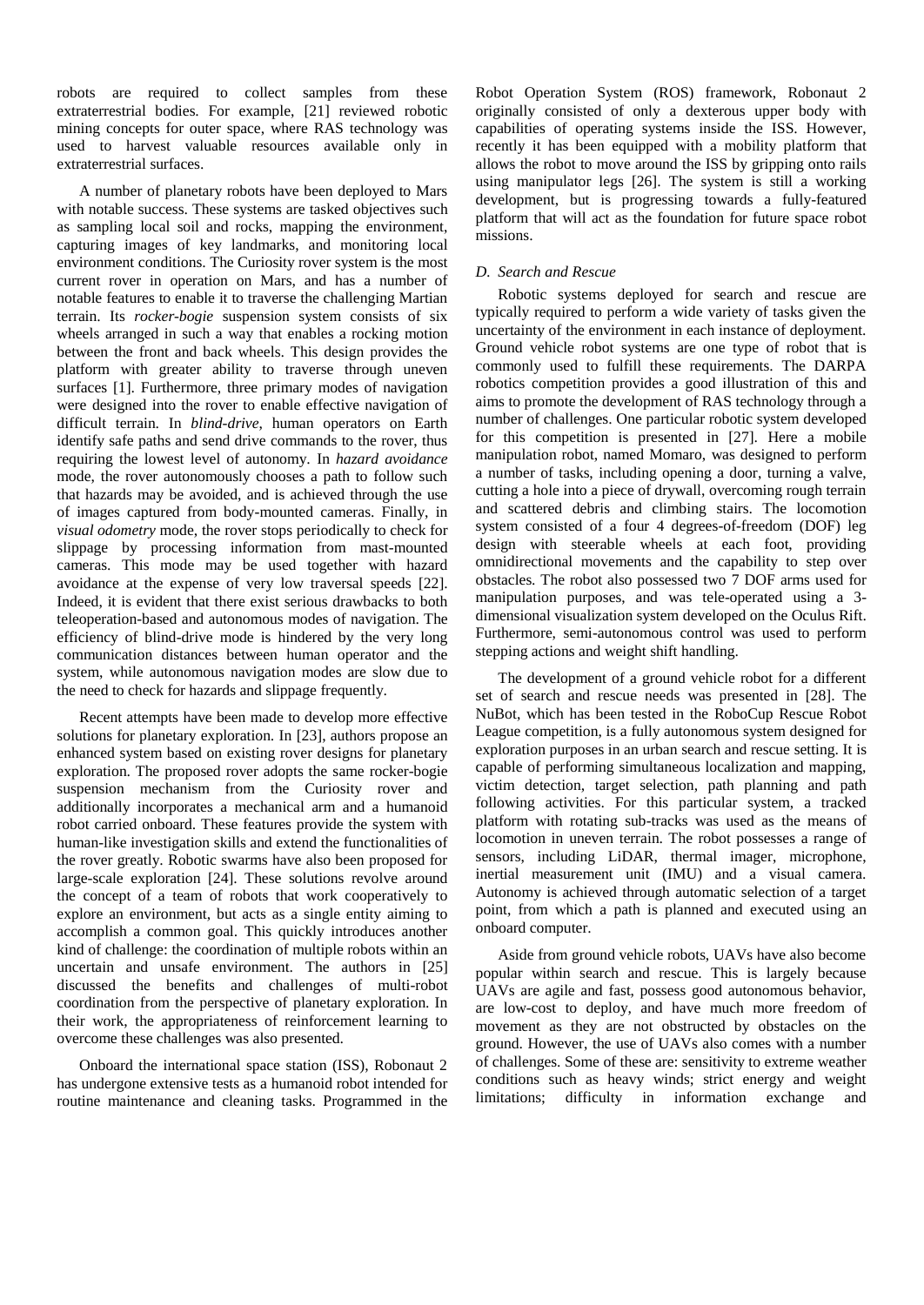coordination with other UAVs; and lower quality sensor data [29]. An example of UAV applications in search and rescue is provided in [30], where mountain rescue activities were discussed. The authors describe the use of fully autonomous UAVs to search for snow-covered survivors in the occurrence of avalanches in mountainous areas. This detection of survivors was achieved through the use of an avalanche beacon receiver equipped onto the UAV to communicate with avalanche beacon transmitters found on survivors. By managing information from onboard sensors, the UAV automatically adjusts its flying mission, thus reducing the tasks of the operator to monitoring activities only.

Search and rescue is one area of RAS applications where HRI is necessary. In many real-world scenarios, deployed robots must work cooperatively and collaboratively with human rescue teams in fast-changing and dynamic environments. The authors in [2] demonstrated one approach to this problem, where a gesture-based framework was tested in a simulated firefighting scenario to coordinate and command a team of robots. From their method, a Microsoft Kinect camera was used to recognize 12 gestures that provide specific control commands to the robots. This enabled quick and simple interactions between a human rescuer and the robots, providing a good integration between human cognitive decision making abilities and robotic capabilities. Testing in a simulated environment proved effective when considering darkness, smoke, crowds and users wearing firefighting uniforms.

## *E. Others*

Many other application areas require the use of RAS technologies to assist with human activities due to the dangers posed by the associated working environments. The work presented in [31] discussed the implementation of a teleoperated mining robot for coal mining tasks. The system employs hydraulic power to drive a track-based platform and its excavation mechanism. Its onboard sensors include two visual cameras, two laser scanners, infrared sensors and proprioceptive sensors. Through data fusion techniques, the operator is provided with visual cues and pose information to aid tele-operation and supervisory tasks. The motivation behind the development of this system is the removal of humans from a harsh environment where the temperature and humidity is high, and where there is a large presence of harmful dusts and particles. Similarly, robots have been deployed for the inspection and maintenance of overhead power lines to remove personnel from the vicinity of high voltage exposures. An example of such robots is given in [32]. Here the design consisted of a wheeled robot with grippers to traverse across power lines with up to 30 degrees inclination and maneuver over vibration dampers. The system is powered by solar energy to provide long-term inspection possibilities, which is critical given the extensive lengths of transmission lines. Such a system proves highly beneficial for particularly hard to access and remote areas such as power lines in mountains and across large rivers. Indeed, other types of robots have been used for monitoring, inspection and surveillance of assets in the power industry [33]. These platforms are similar to those described

for oil and gas applications and therefore will not be discussed further in this paper.

Robotic systems have also historically been exploited greatly to aid exploration for scientific purposes of locations previously inaccessible to mankind. The design and testing of a polar rover for Antarctic exploration is detailed in [34]. To overcome the naturally snowy surfaces of Polar Regions, triangular tracks were deployed to minimize the pressure applied on the ground, which consequently reduced the risk of sinkage. Furthermore, due to the rather featureless characteristic of these environments, a LiDAR system was installed to enable the generation of an environmental model for navigation purposes. Together with an integrated navigation system, which provides key information such as GPS coordinates, attitude and velocities, autonomy was achieved such that human intervention is primarily intended only for handling emergency situations and performing complex tasks.

Various other approaches to locomotion have been developed over the years for different types of harsh environments. The Djedi robot [35] was designed to climb a small, inclined airshaft within the Queen's chamber inside the Great Pyramid of Giza without inflicting damage to surrounding walls. The approach taken consisted of two pinion carriages arranged on a single rack. Linear actuators on each of these carriages alternately push against the wall to hold the robot in place as the other carriage advanced forward. [36] discussed the locomotion control behind a modular snake robot, which was composed of multiple identical modules connected by joints. This configuration offers greater flexibility and robustness to the navigation of rough terrain compared with classic wheel or track-base platforms. Similarly, legged robots, inspired by mammals from nature, have received much attention for navigating unstructured environments. [37] provides a brief history of this class of systems and describes the advancement of technology to effectively balance robots while walking, running or hopping. An interesting concept introduced in this paper is *'agile running'*, control techniques used to dynamically correct disturbances caused by issues such as slip, terrain uncertainty and unevenness.

In the medical field, development of in vivo robots have shown to effectively aid surgeons in minimally invasive surgery (MIS). The authors in [38] discussed the crucial aid offered by miniature robots in circumstances where big surgical robots are unavailable (such as for medical needs in space). Tele-operated fixed-base and mobile in vivo robots were tested to assist surgeons by providing wireless imaging on the abdominal cavity during surgery. Wheels on the mobile robot was designed such that it could maneuver across the abdominal organs without damaging local tissues. abdominal organs without damaging local tissues. Impressively, even for a small-scale robot, on-board cameras may be adjusted to provide vision from various angles. A survey of *continuum robots* was conducted in [39] for broader applications in MIS. Here the authors defined a continuum robot as "an actuatable structure whose constitutive material forms curves with continuous tangent vectors". These robots effectively have infinite joints, enabling a high degree of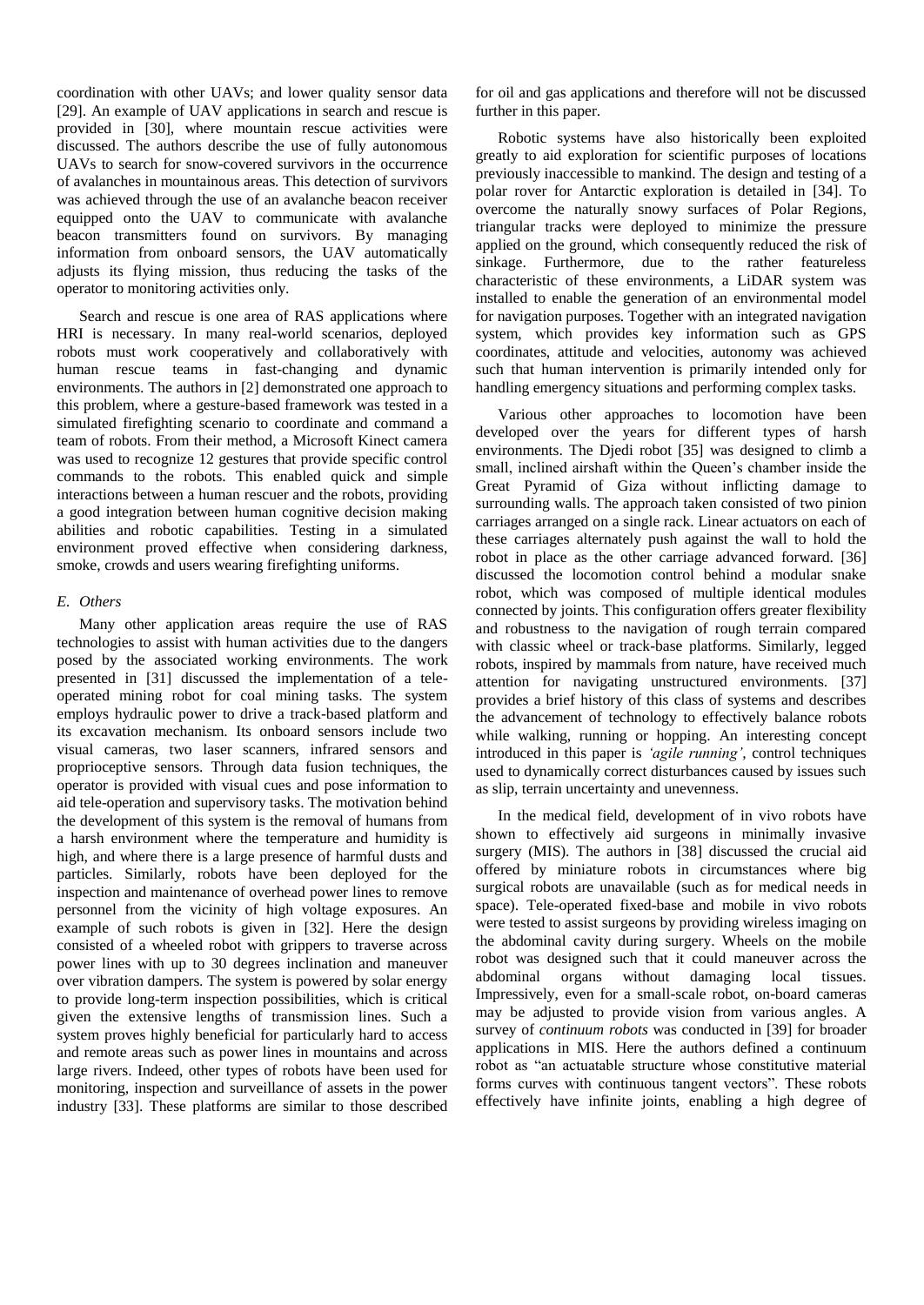flexibility in traversing very confined and complex spaces without damaging surrounding tissue walls. Developments in this area is largely ongoing, but opens up many possibilities in the world of medical healthcare.

#### IV. RESEARCH TRENDS AND DIRECTIONS

This paper has provided an overview of RAS technologies deployed across a broad range of harsh environments. While the exact nature of these environments differ across applications, we have observed a number of key research trends common to the general theme of robotics for harsh environments.

Tethered robots have commonly appeared in a variety of applications to provide both power and information transmission. Yet this places certain levels of undesired restrictions on the robot. Development of untethered robots have been emerging, with a progressive shift towards the robots that can be deployed for the long periods. Existing longterm deployment solutions have involved either remote charging stations or the use of renewable energy (such as solar and wind) to recharge onboard batteries.

The wide variations in the properties of harsh environments have inspired many different designs for robot platforms. Aside from the traditional track or wheel based systems, UAVs have emerged as a very popular method to performing inspection in large-scale environments. The development of various types of locomotion systems have permitted more robust traversal of uneven and uncertain terrain, while humanoid robots provide more generalized human-like manipulation skills in places where humans cannot go. Indeed, humanoid robots are complex in nature, but they have begun to emerge as a viable and intelligent solution to several application areas, and will no doubt continue to be field-tested in a broader range of scenarios.

Swarm robotics have also seen widespread use across a number of areas and are suitable for applications where the presence of hazards to robots is high or where a large area must be explored. This concept of multi-robot teams extends beyond a swarm of identical robots. For complex tasks in challenging environments, it is becoming more common to see the cooperation between the robots designed for different purposes that collectively work towards a common goal. Nevertheless, there are many scenarios where humans will remain part of these teams on site. Hence the frameworks for effective HRI has garnered the equal attention in the advancement of RAS technologies.

In most applications discussed in this paper, we have discovered that a key task of the robot is to provide the visual information to a human operator about the local environment. Where possible, this is provided in the form of visual camera images. However, in cases where vision is unavailable due to such things as darkness, smoke or featureless landscapes, 3D visualization is achieved through environmental modelling using other sensory information provided by devices such as LiDAR systems and thermographic cameras. Additionally,

sensors play a key role in enabling a system to perform other tasks. One major observation is the prominent use of teleoperation and semi-autonomous robots, but much fewer applications have relied upon fully-autonomous systems. A key issue stalling this advancement is the lack of proven reliability of full-autonomy in applications were mistakes or negligence can be catastrophic. For example, misidentifying a flaw in oil and gas structures could lead to a large-scale environmental disaster, while failure to avoid a serious hazard on the surface of Mars could mean the loss of a multi-billion pounds rover system that took years of manpower to develop. Indeed it has been observed that in applications where failure is more tolerable, autonomous systems have been deployed more frequently. This level of autonomy cannot be achieved without appropriate proprioceptive and exteroceptive sensors to enable a robot to understand its state and the state of the environment. Hence the development of sensor technologies has driven the possibilities of autonomy and will continue to do so in coming years. However, onboard data processing is an additional requirement for truly autonomous systems, which must be able to process the acquired sensory data to make appropriate decisions. Majority of deployed systems currently lack this capability, and still require the input of human operators to make cognitive decisions. The development of intelligent algorithms is an ongoing problem that is rapidly being explored. Much effort has been directed towards the application of soft computing techniques to produce novel decision making, task planning and control strategies. We therefore foresee much work in the future whereby autonomous and robust algorithms are integrated with robotic platforms for testing in real-world scenarios. Nevertheless, we expect human intervention to remain in the loop even with the advancement of full autonomy, due to the need for human knowledge and experience to handle emergencies and to execute the unusually complex tasks.

#### V. CONCLUSIONS

This paper has provided an overview of some key RAS technologies developed for application areas involving the interactions with harsh environments. Many of these environments are either too dangerous for humans to venture into, or are simply inaccessible. By exploiting the use of robots, humankind has been able to take a step forward in performing necessary activities in today's world. From fulfilling the world's demand for resources and providing safety and security to civilians through to advanced scientific discovery, RAS technology has undoubtedly become an essential asset that will continue to provide the various assistance in many tasks we previously could not accomplish.

#### ACKNOWLEDGMENT

This research is funded by the Engineering and Physical Sciences Research Council (EPSRC) under its Doctoral Training Partnership Programme (DTP 2016-2017 University of Strathclyde, Glasgow, UK).